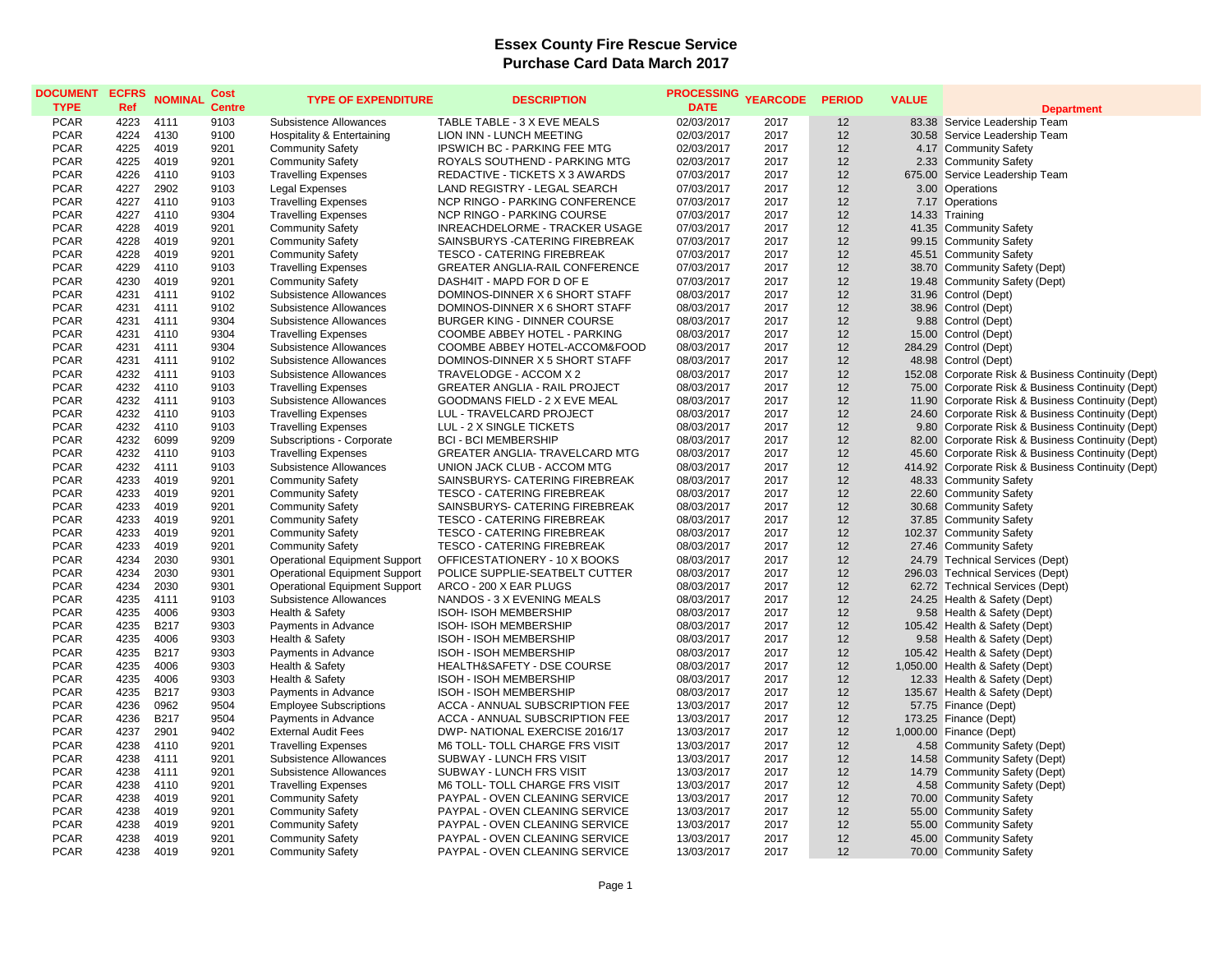| <b>DOCUMENT</b> | <b>ECFRS</b> | <b>NOMINAL</b> | Cost          | <b>TYPE OF EXPENDITURE</b>    | <b>DESCRIPTION</b>                                            | <b>PROCESSING</b> | <b>YEARCODE</b> | <b>PERIOD</b> | <b>VALUE</b> |                                      |
|-----------------|--------------|----------------|---------------|-------------------------------|---------------------------------------------------------------|-------------------|-----------------|---------------|--------------|--------------------------------------|
| <b>TYPE</b>     | <b>Ref</b>   |                | <b>Centre</b> |                               |                                                               | <b>DATE</b>       |                 |               |              | <b>Department</b>                    |
| <b>PCAR</b>     | 4238         | 4019           | 9201          | <b>Community Safety</b>       | PAYPAL - OVEN CLEANING SERVICE                                | 13/03/2017        | 2017            | 12            |              | 60.00 Community Safety               |
| <b>PCAR</b>     | 4238         | 4019           | 9201          | <b>Community Safety</b>       | <b>PAYPAL - OVEN CLEANING SERVICE</b>                         | 13/03/2017        | 2017            | 12            |              | 45.00 Community Safety               |
| <b>PCAR</b>     | 4238         | 4019           | 9201          | <b>Community Safety</b>       | PAYPAL - OVEN CLEANING SERVICE                                | 13/03/2017        | 2017            | 12            |              | 70.00 Community Safety               |
| <b>PCAR</b>     | 4238         | 4019           | 9201          | <b>Community Safety</b>       | PAYPAL - OVEN CLEANING SERVICE                                | 13/03/2017        | 2017            | 12            |              | 70.00 Community Safety               |
| <b>PCAR</b>     | 4238         | 4019           | 9201          | <b>Community Safety</b>       | PAYPAL - OVEN CLEANING SERVICE                                | 13/03/2017        | 2017            | 12            |              | 70.00 Community Safety               |
| <b>PCAR</b>     | 4238         | 4019           | 9201          | <b>Community Safety</b>       | PAYPAL - OVEN CLEANING SERVICE                                | 13/03/2017        | 2017            | 12            |              | 55.00 Community Safety               |
| <b>PCAR</b>     | 4238         | 4019           | 9201          | <b>Community Safety</b>       | PAYPAL - OVEN CLEANING SERVICE                                | 13/03/2017        | 2017            | 12            |              | 55.00 Community Safety               |
| <b>PCAR</b>     | 4238         | 4111           | 9201          | Subsistence Allowances        | COSTA - DRINKS CONFERENCE                                     | 13/03/2017        | 2017            | 12            |              | 6.54 Community Safety (Dept)         |
| <b>PCAR</b>     | 4238         | 4019           | 9201          | <b>Community Safety</b>       | PAYPAL - OVEN CLEANING SERVICE                                | 13/03/2017        | 2017            | 12            |              | 55.00 Community Safety               |
| <b>PCAR</b>     | 4238         | 4019           | 9201          | <b>Community Safety</b>       | <b>PAYPAL - OVEN CLEANING SERVICE</b>                         | 13/03/2017        | 2017            | 12            |              | 45.00 Community Safety               |
| <b>PCAR</b>     | 4238         | 4019           | 9201          | <b>Community Safety</b>       | PAYPAL - OVEN CLEANING SERVICE                                | 13/03/2017        | 2017            | 12            |              | 70.00 Community Safety               |
| <b>PCAR</b>     | 4238         | 4003           | 9405          |                               | Postage Direct Mailing & Carriage ROYAL MAIL - ONLINE POSTAGE | 13/03/2017        | 2017            | 12            |              | 258.00 Community Safety (Dept)       |
| <b>PCAR</b>     | 4238         | 4019           | 9201          | <b>Community Safety</b>       | PAYPAL - OVEN CLEANING SERVICE                                | 13/03/2017        | 2017            | 12            |              | 45.00 Community Safety               |
| <b>PCAR</b>     | 4238         | 4019           | 9201          | <b>Community Safety</b>       | PAYPAL - OVEN CLEANING SERVICE                                | 13/03/2017        | 2017            | 12            |              | 70.00 Community Safety               |
| <b>PCAR</b>     | 4238         | 4019           | 9201          | <b>Community Safety</b>       | PAYPAL - OVEN CLEANING SERVICE                                | 13/03/2017        | 2017            | 12            |              | 45.00 Community Safety               |
| <b>PCAR</b>     | 4238         | 4019           | 9201          | <b>Community Safety</b>       | PAYPAL - OVEN CLEANING SERVICE                                | 13/03/2017        | 2017            | 12            |              | 45.00 Community Safety               |
| <b>PCAR</b>     | 4239         | 4110           | 9103          | <b>Travelling Expenses</b>    | <b>GREATER ANGLIA - RAIL OPS MTG</b>                          | 13/03/2017        | 2017            | 12            |              | 75.28 Operations (Dept)              |
| <b>PCAR</b>     | 4239         | 4110           | 9103          | <b>Travelling Expenses</b>    | NCP - PARKING NATIONAL OPS MTG                                | 13/03/2017        | 2017            | 12            |              | 8.70 Operations (Dept)               |
| <b>PCAR</b>     | 4240         | 6899           | 9053          | Miscellaneous Expenses        | SKELMERSDALE - USAR DOG KENNEL                                | 13/03/2017        | 2017            | 12            |              | 1,204.75 014 USAR                    |
| <b>PCAR</b>     | 4240         | 4110           | 9304          | <b>Travelling Expenses</b>    | NCP - AIRPORT PARKING COURSE                                  | 13/03/2017        | 2017            | 12            |              | 43.88 014 USAR                       |
| <b>PCAR</b>     | 4240         | 4111           | 9304          | Subsistence Allowances        | EAT - EVE MEAL ATTEND COURSE                                  | 13/03/2017        | 2017            | 12            |              | 19.26 014 USAR                       |
| <b>PCAR</b>     | 4241         | 4110           | 9103          | <b>Travelling Expenses</b>    | <b>GREATER ANGLIA - RAIL MEETING</b>                          | 13/03/2017        | 2017            | 12            |              | 22.00 Service Leadership Team        |
| <b>PCAR</b>     | 4241         | 4110           | 9103          | <b>Travelling Expenses</b>    | GREATER ANGLIA-RAIL CONFERENCE                                | 13/03/2017        | 2017            | 12            |              | 61.70 Service Leadership Team        |
| <b>PCAR</b>     | 4241         | 4110           | 9103          | <b>Travelling Expenses</b>    | <b>GREATER ANGLIA-RAIL FRIC BOARD</b>                         | 13/03/2017        | 2017            | 12            |              | 61.70 Service Leadership Team        |
| <b>PCAR</b>     | 4242         | 4110           | 9103          | <b>Travelling Expenses</b>    | TRAINLINE - RAIL CONFERENCE                                   | 14/03/2017        | 2017            | 12            |              | 203.49 Human Resources (Dept)        |
| <b>PCAR</b>     | 4243         | 4110           | 9103          | <b>Travelling Expenses</b>    | <b>GREATER ANGLIA - RAIL MEETING</b>                          | 14/03/2017        | 2017            | 12            |              | 25.60 Service Leadership Team        |
| <b>PCAR</b>     | 4244         | 4003           | 9405          |                               | Postage Direct Mailing & Carriage ROYAL MAIL - ONLINE POSTAGE | 14/03/2017        | 2017            | 12            |              | 100.00 Community Safety (Dept)       |
| <b>PCAR</b>     | 4244         | 4003           | 9405          |                               | Postage Direct Mailing & Carriage ROYAL MAIL - ONLINE POSTAGE | 14/03/2017        | 2017            | 12            |              | 100.00 Community Safety (Dept)       |
| <b>PCAR</b>     | 4244         | 4003           | 9405          |                               | Postage Direct Mailing & Carriage ROYAL MAIL - ONLINE POSTAGE | 14/03/2017        | 2017            | 12            |              | 50.00 Community Safety (Dept)        |
| <b>PCAR</b>     | 4244         | 4003           | 9405          |                               | Postage Direct Mailing & Carriage ROYAL MAIL - ONLINE POSTAGE | 14/03/2017        | 2017            | 12            |              | 100.00 Community Safety (Dept)       |
| <b>PCAR</b>     | 4245         | 4019           | 9201          | <b>Community Safety</b>       | AUDIOLOGIC - PA SYSTEM FOR CFS                                | 14/03/2017        | 2017            | 12            |              | 545.56 Community Safety (Dept)       |
| <b>PCAR</b>     | 4246         | 6899           | 9053          | Miscellaneous Expenses        | HG GLADWELL - DOG FOOD                                        | 14/03/2017        | 2017            | 12            |              | 81.11 014 USAR                       |
| <b>PCAR</b>     | 4247         | 4111           | 9103          | Subsistence Allowances        | FRANKIE&BENNYS- DINNER ANGLOCO                                | 14/03/2017        | 2017            | 12            |              | 13.08 Workshops Management (Dept)    |
| <b>PCAR</b>     | 4247         | 4111           | 9103          | Subsistence Allowances        | COSTA - LUNCH ANGLOCO                                         | 14/03/2017        | 2017            | 12            |              | 8.50 Workshops Management (Dept)     |
| <b>PCAR</b>     | 4247         | 4111           | 9103          | Subsistence Allowances        | COSTA - REFRESHMENTS ANGLOCO                                  | 14/03/2017        | 2017            | 12            |              | 5.25 Workshops Management (Dept)     |
| <b>PCAR</b>     | 4248         | 4111           | 9304          | Subsistence Allowances        | THEFOURPOSTER - ACCOM                                         | 14/03/2017        | 2017            | 12            |              | 80.00 Training (Dept)                |
| <b>PCAR</b>     | 4248         | 0702           | 9304          | External Training - L&D Panel | CIPD - 2 X EXAMS                                              | 14/03/2017        | 2017            | 12            |              | 132.00 Training (Dept)               |
| <b>PCAR</b>     | 4249         | 4008           | 9104          | Media Expenses                | EB - CIPD WORKSHOP 3 PEOPLE                                   | 14/03/2017        | 2017            | 12            |              | 211.42 Communications & Media (Dept) |
| <b>PCAR</b>     | 4250         | 4019           | 9201          | <b>Community Safety</b>       | <b>TESCO - CATERING FIREBREAK</b>                             | 16/03/2017        | 2017            | 12            |              | 87.77 Community Safety               |
| <b>PCAR</b>     | 4250         | 4019           | 9201          | <b>Community Safety</b>       | SAINSBURYS- CATERING FIREBREAK                                | 16/03/2017        | 2017            | 12            |              | 41.89 Community Safety               |
| <b>PCAR</b>     | 4250         | 4019           | 9201          | <b>Community Safety</b>       | MORRISONS - CATERING FIREBREAK                                | 16/03/2017        | 2017            | 12            |              | 91.78 Community Safety               |
| <b>PCAR</b>     | 4250         | 4019           | 9201          | <b>Community Safety</b>       | ASDA - CATERING FIREBREAK                                     | 16/03/2017        | 2017            | 12            |              | 50.07 Community Safety               |
| <b>PCAR</b>     | 4251         | 4005           | 9505          | <b>IT Consumables</b>         | <b>AMAZON - SPEAKERS</b>                                      | 16/03/2017        | 2017            | 12            |              | 33.32 ICT - Consumables Hardware     |
| <b>PCAR</b>     | 4251         | 2040           | 9505          | IT Maintenance and Contracts  | TV LICENSING - TV LICENCE W52                                 | 16/03/2017        | 2017            | 12            |              | 24.25 ICT (Dept)                     |
| <b>PCAR</b>     | 4251         | B217           | 9505          | Payments in Advance           | TV LICENSING - TV LICENCE W52                                 | 16/03/2017        | 2017            | 12            |              | 121.25 ICT (Dept)                    |
| <b>PCAR</b>     | 4251         | 4005           | 9505          | <b>IT Consumables</b>         | AMAZON - 5 X PHONE CASES                                      | 16/03/2017        | 2017            | 12            |              | 17.97 ICT - Consumables - Others     |
| <b>PCAR</b>     | 4251         | 2510           | 9505          | IT Communications             | J2 EFAX - SUBSCRIPTION CHARGE                                 | 16/03/2017        | 2017            | 12            |              | 15.00 ICT - Communications Voice     |
| <b>PCAR</b>     | 4251         | 4005           | 9505          | <b>IT Consumables</b>         | PAYPAL - 20 PHONE CASES                                       | 16/03/2017        | 2017            | 12            |              | 99.83 ICT - Consumables - Others     |
| <b>PCAR</b>     | 4252         | 4001           | 9404          | Stationery                    | AMAZON - DRYWIPE STARTER KIT                                  | 16/03/2017        | 2017            | 12            |              | 5.82 Health & Safety (Dept)          |
| <b>PCAR</b>     | 4252         | 4001           | 9404          | Stationery                    | AMAZON - WHITEBOARDS WITH PENS                                | 16/03/2017        | 2017            | 12            |              | 3.32 Health & Safety (Dept)          |
| <b>PCAR</b>     | 4252         | 4001           | 9404          | Stationery                    | EBAY - BALLPOINT PENS X 2                                     | 16/03/2017        | 2017            | 12            |              | 7.95 Training (Dept)                 |
| <b>PCAR</b>     | 4252         | 4001           | 9404          | Stationery                    | AMAZON - WHITEBOARDS & PENS                                   | 16/03/2017        | 2017            | 12            |              | 3.35 Health & Safety (Dept)          |
| <b>PCAR</b>     | 4252         | 4008           | 9104          | Media Expenses                | EVENTBRITE - AWARD TICKETS                                    | 16/03/2017        | 2017            | 12            |              | 162.00 Communications & Media (Dept) |
| <b>PCAR</b>     | 4252         | 4111           | 9103          | Subsistence Allowances        | PREMIER INN - ACCOMODATION                                    | 16/03/2017        | 2017            | 12            |              | 316.63 Human Resources (Dept)        |
| <b>PCAR</b>     | 4252         | 4019           | 9201          | <b>Community Safety</b>       | ASDA - SINGLE SHEET & VASELINE                                | 16/03/2017        | 2017            | 12            |              | 5.83 Community Safety (Dept)         |
| <b>PCAR</b>     | 4252         | 4019           | 9201          | <b>Community Safety</b>       | TESCO - MATCHES, LIGHTER, CIGS                                | 16/03/2017        | 2017            | 12            |              | 8.11 Community Safety (Dept)         |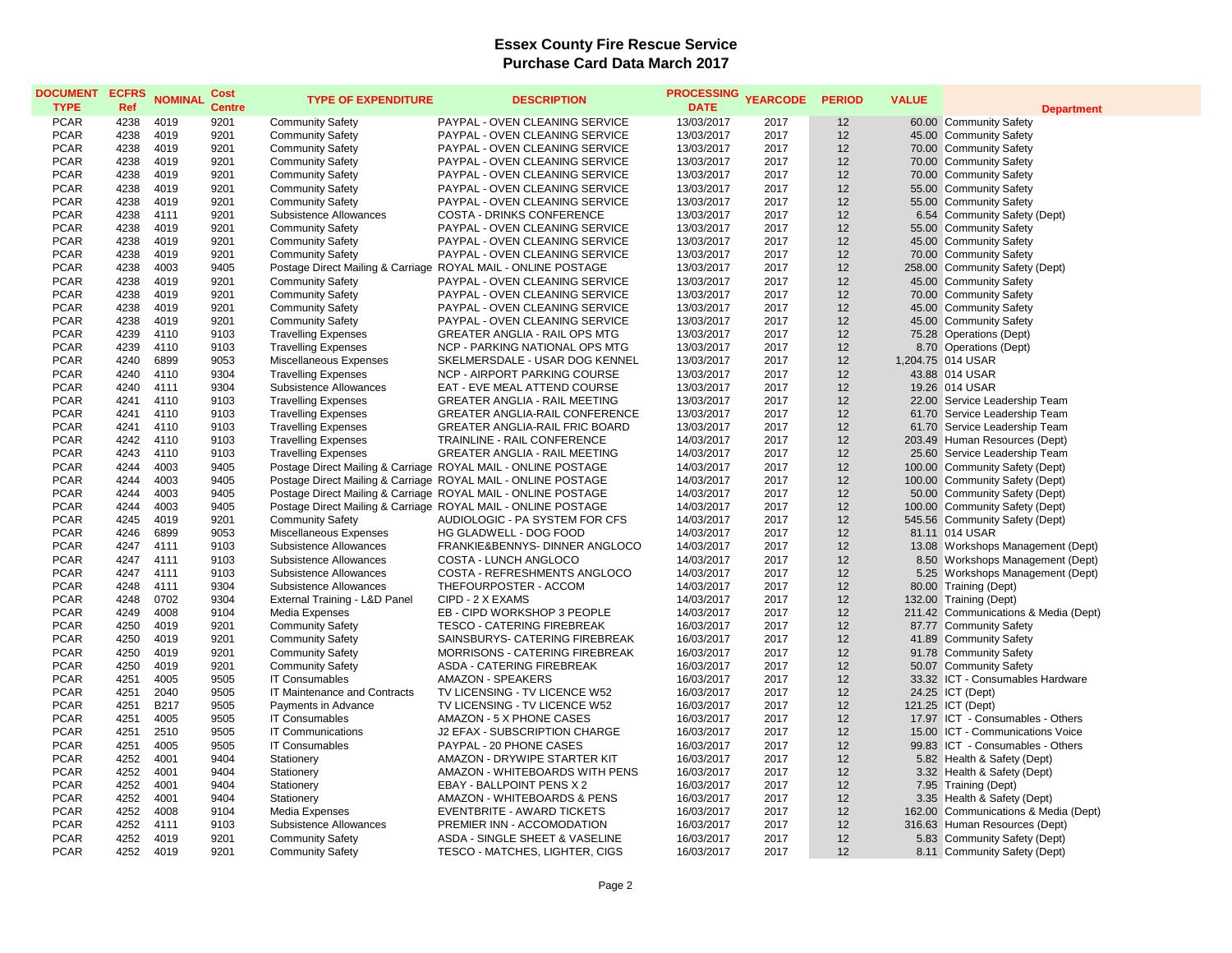| <b>DOCUMENT</b><br><b>TYPE</b> | <b>ECFRS</b><br>Ref | <b>NOMINAL</b> | Cost<br><b>Centre</b> | <b>TYPE OF EXPENDITURE</b>           | <b>DESCRIPTION</b>                                              | <b>PROCESSING</b><br><b>DATE</b> | <b>YEARCODE</b> | <b>PERIOD</b> | <b>VALUE</b> | <b>Department</b>                |
|--------------------------------|---------------------|----------------|-----------------------|--------------------------------------|-----------------------------------------------------------------|----------------------------------|-----------------|---------------|--------------|----------------------------------|
| <b>PCAR</b>                    | 4252                | 4019           | 9201                  | <b>Community Safety</b>              | ALDI - PILLOW, DUVET&DUVET SET                                  | 16/03/2017                       | 2017            | 12            |              | 27.54 Community Safety (Dept)    |
| <b>PCAR</b>                    | 4252                | 4111           | 9103                  | Subsistence Allowances               | PREMIER INN - REFUND ACCOM                                      | 16/03/2017                       | 2017            | 12            |              | -79.16 Human Resources (Dept)    |
| <b>PCAR</b>                    | 4252                | 4001           | 9404                  | Stationery                           | AMAZON - DR GRIP GEL PENS                                       | 16/03/2017                       | 2017            | 12            |              | 13.10 Training (Dept)            |
| <b>PCAR</b>                    | 4252                | 2017           | 9401                  | Canteen Equipment                    | <b>CURRYS - UNDERCOUNTER FRIDGE</b>                             | 16/03/2017                       | 2017            | 12            |              | 99.99 Catering                   |
| <b>PCAR</b>                    | 4252                | 2017           | 9401                  | Canteen Equipment                    | JOHN LEWIS - REPLACE BLENDER                                    | 16/03/2017                       | 2017            | 12            |              | 45.12 052 Basildon               |
| <b>PCAR</b>                    | 4252                | 2016           | 9504                  | <b>Fitness Equipment</b>             | CONCEPT2-2 ROWING MACH SPARES                                   | 16/03/2017                       | 2017            | 12            |              | 665.02 Human Resources (Dept)    |
| <b>PCAR</b>                    | 4252                | 2012           | 9404                  |                                      | Office/Admin Equipment (incl copic SCREWFIX - SAFETY CUTTERS    | 16/03/2017                       | 2017            | 12            |              | 16.63 Purchasing & Supply        |
| <b>PCAR</b>                    | 4252                | 4019           | 9201                  | <b>Community Safety</b>              | SURVEYMONKEY - RENEWAL                                          | 16/03/2017                       | 2017            | 12            |              | 250.00 Community Safety (Dept)   |
| <b>PCAR</b>                    | 4253                | 4019           | 9201                  | <b>Community Safety</b>              | WHITE HART - MEALS X 4 MTG                                      | 16/03/2017                       | 2017            | 12            |              | 70.60 Community Safety           |
| <b>PCAR</b>                    | 4253                | 4019           | 9201                  | <b>Community Safety</b>              | ASSOC OF INDUSTR - MEMBERSHIP                                   | 16/03/2017                       | 2017            | 12            |              | 50.00 Community Safety           |
| <b>PCAR</b>                    | 4253                | 4019           | 9201                  | <b>Community Safety</b>              | HALFORDS - UPKEEP MATERIALS                                     | 16/03/2017                       | 2017            | 12            |              | 44.17 Community Safety           |
| <b>PCAR</b>                    | 4253                | 4019           | 9201                  | <b>Community Safety</b>              | ROYALS SOUTHEND - PARKING MTG                                   | 16/03/2017                       | 2017            | 12            |              | 2.33 Community Safety            |
| <b>PCAR</b>                    | 4254                | 6899           | 9053                  | Miscellaneous Expenses               | WHITEHOSE VETS - VACCINATIONS                                   | 16/03/2017                       | 2017            | 12            |              | 90.72 014 USAR                   |
| <b>PCAR</b>                    | 4254                | 6899           | 9053                  | Miscellaneous Expenses               | MARKS TEY PET - DOG FOOD                                        | 16/03/2017                       | 2017            | 12            |              | 114.49 014 USAR                  |
| <b>PCAR</b>                    | 4254                | 4111           | 9103                  | Subsistence Allowances               | PREMIER INN- ACCOM K9 TRAINING                                  | 16/03/2017                       | 2017            | 12            |              | 145.82 014 USAR                  |
| <b>PCAR</b>                    | 4255                | 4019           | 9201                  | <b>Community Safety</b>              | SAINSBURYS- CATERING FIREBREAK                                  | 21/03/2017                       | 2017            | 12            |              | 63.05 Community Safety           |
| <b>PCAR</b>                    | 4255                | 4019           | 9201                  | <b>Community Safety</b>              | SAINSBURYS- CATERING FIREBREAK                                  | 21/03/2017                       | 2017            | 12            |              | 36.73 Community Safety           |
|                                |                     | 4019           | 9201                  |                                      |                                                                 |                                  | 2017            |               |              |                                  |
| <b>PCAR</b>                    | 4255                |                |                       | <b>Community Safety</b>              | SAINSBURYS- CATERING FIREBREAK                                  | 21/03/2017                       |                 | 12            |              | 43.38 Community Safety           |
| <b>PCAR</b>                    | 4255                | 4019           | 9201                  | <b>Community Safety</b>              | SAINSBURYS- CATERING FIREBREAK                                  | 21/03/2017                       | 2017            | 12            |              | 28.87 Community Safety           |
| <b>PCAR</b>                    | 4255                | 4019           | 9201                  | <b>Community Safety</b>              | SAINSBURYS- CATERING FIREBREAK                                  | 21/03/2017                       | 2017            | 12            |              | 59.90 Community Safety           |
| <b>PCAR</b>                    | 4255                | 4019           | 9201                  | <b>Community Safety</b>              | SAINSBURYS- CATERING FIREBREAK                                  | 21/03/2017                       | 2017            | 12            |              | 72.12 Community Safety           |
| <b>PCAR</b>                    | 4255                | 4019           | 9201                  | <b>Community Safety</b>              | SAINSBURYS- CATERING FIREBREAK                                  | 21/03/2017                       | 2017            | 12            |              | 32.63 Community Safety           |
| <b>PCAR</b>                    | 4255                | 4019           | 9201                  | <b>Community Safety</b>              | SAINSBURYS- CATERING FIREBREAK                                  | 21/03/2017                       | 2017            | 12            |              | 15.77 Community Safety           |
| <b>PCAR</b>                    | 4255                | 4019           | 9201                  | <b>Community Safety</b>              | SAINSBURYS- CATERING FIREBREAK                                  | 21/03/2017                       | 2017            | 12            |              | 29.61 Community Safety           |
| <b>PCAR</b>                    | 4255                | 4019           | 9201                  | <b>Community Safety</b>              | SAINSBURYS- CATERING FIREBREAK                                  | 21/03/2017                       | 2017            | 12            |              | 45.14 Community Safety           |
| <b>PCAR</b>                    | 4256                | 4001           | 9404                  | Stationery                           | STAPLES - STATIONARY                                            | 21/03/2017                       | 2017            | 12            |              | 12.98 Operations (Dept)          |
| <b>PCAR</b>                    | 4257                | 4019           | 9201                  | <b>Community Safety</b>              | AMAZON - BOOK SAFEGUARDING                                      | 21/03/2017                       | 2017            | 12            |              | 22.99 Community Safety           |
| <b>PCAR</b>                    | 4258                | 4111           | 9103                  | Subsistence Allowances               | PREMIERINN-ACCOM MERSEYSIDE FR                                  | 21/03/2017                       | 2017            | 12            |              | 134.98 Community Safety (Dept)   |
| <b>PCAR</b>                    | 4258                | 2303           | 9404                  | Clothing & Footwear                  | PATROL STORE - REPLACE BOOTS                                    | 21/03/2017                       | 2017            | 12            |              | 50.81 051 Brentwood              |
| <b>PCAR</b>                    | 4258                | 4111           | 9103                  | Subsistence Allowances               | PREMIER INN - ACCOM                                             | 21/03/2017                       | 2017            | 12            |              | 125.82 Finance (Dept)            |
| <b>PCAR</b>                    | 4258                | 2030           | 9301                  | <b>Operational Equipment Support</b> | AMAZON - PRESSURE SPRAYER                                       | 21/03/2017                       | 2017            | 12            |              | 8.32 087 Dunmow                  |
| <b>PCAR</b>                    | 4258                | 2087           | 9201                  | <b>Water Services</b>                | EUROCARPARTS - BOOSTER CABLES                                   | 21/03/2017                       | 2017            | 12            |              | 20.83 Emergency Planning (Dept)  |
| <b>PCAR</b>                    | 4258                | 2030           | 9103                  | <b>Operational Equipment Support</b> | SOFMILITARY - HELMET LIGHT                                      | 21/03/2017                       | 2017            | 12            |              | 27.48 Operations                 |
| <b>PCAR</b>                    | 4258                | 4009           | 9208                  | <b>Operational Support Costs</b>     | REALLY USEFUL PROD - BOXES                                      | 21/03/2017                       | 2017            | 12            |              | 26.53 Resilience (Dept)          |
| <b>PCAR</b>                    | 4258                | 4021           | 9201                  | Home Safety                          | UNI KENT STORE- COURSE BOOKING                                  | 21/03/2017                       | 2017            | 12            |              | 360.00 Community Safety          |
| <b>PCAR</b>                    | 4259                | <b>B217</b>    | 9100                  | Payments in Advance                  | LION INN - DEPOSIT FOR VENUE                                    | 21/03/2017                       | 2017            | 12            |              | 416.67 Service Leadership Team   |
| <b>PCAR</b>                    | 4260                | <b>B217</b>    | 9210                  | Payments in Advance                  | PREMIER INN - ACCOM                                             | 24/03/2017                       | 2017            | 12            |              | 94.98 Emergency Planning (Dept)  |
| <b>PCAR</b>                    | 4260                | <b>B217</b>    | 9210                  | Payments in Advance                  | EVENTBRITE - EVENT TICKETS                                      | 24/03/2017                       | 2017            | 12            |              | 170.00 Emergency Planning (Dept) |
| <b>PCAR</b>                    | 4260                | 4110           | 9210                  | <b>Travelling Expenses</b>           | <b>GREATER ANGLIA - RAIL MEETING</b>                            | 24/03/2017                       | 2017            | 12            |              | 67.20 Emergency Planning (Dept)  |
| <b>PCAR</b>                    | 4260                | 4110           | 9210                  | <b>Travelling Expenses</b>           | GREATER ANGLIA - RAIL MEETING                                   | 24/03/2017                       | 2017            | 12            |              | 43.10 Emergency Planning (Dept)  |
| <b>PCAR</b>                    | 4260                | 2510           | 9210                  | <b>IT Communications</b>             | AMAZON - SCREEN PROCTECTORS                                     | 24/03/2017                       | 2017            | 12            |              | 56.00 Emergency Planning (Dept)  |
| <b>PCAR</b>                    | 4260                | 2510           | 9210                  | <b>IT Communications</b>             | AMAZON 6 X PHONE CASES                                          | 24/03/2017                       | 2017            | 12            |              | 11.61 Emergency Planning (Dept)  |
| <b>PCAR</b>                    | 4260                | 2510           | 9210                  | <b>IT Communications</b>             | AMAZON - 5 X PHONE CASES                                        | 24/03/2017                       | 2017            | 12            | 19.06        | <b>Emergency Planning (Dept)</b> |
| <b>PCAR</b>                    | 4260                | 2510           | 9210                  | <b>IT Communications</b>             | AMAZON 1 X FLIP SYTLE                                           | 24/03/2017                       | 2017            | 12            |              | 10.39 Emergency Planning (Dept)  |
| <b>PCAR</b>                    | 4260                | 4009           | 9210                  | <b>Operational Support Costs</b>     | AMAZON - GARDEN MESH CART                                       | 24/03/2017                       | 2017            | 12            |              | 38.98 Emergency Planning (Dept)  |
| <b>PCAR</b>                    | 4260                | 4009           | 9210                  | <b>Operational Support Costs</b>     | AMAZON - PLASTIC FOLDING TABLE                                  | 24/03/2017                       | 2017            | 12            |              | 34.95 Emergency Planning (Dept)  |
| <b>PCAR</b>                    | 4260                | 4001           | 9210                  | Stationery                           | MISCO-DESIGN JET INK CARTRIDGE                                  | 24/03/2017                       | 2017            | 12            |              | 79.89 Emergency Planning (Dept)  |
| <b>PCAR</b>                    | 4261                | 4110           | 9103                  | <b>Travelling Expenses</b>           | <b>GREATER ANGLIA - RAIL MEETING</b>                            | 24/03/2017                       | 2017            | 12            |              | 22.00 Emergency Planning (Dept)  |
| <b>PCAR</b>                    | 4262                | 4110           | 9100                  | <b>Travelling Expenses</b>           | TFL - CONGESTION GHARGE                                         | 24/03/2017                       | 2017            | 12            |              | 10.00 Service Leadership Team    |
| <b>PCAR</b>                    | 4262                | <b>B217</b>    | 9100                  | Payments in Advance                  | PMGLTD - CONFERENCE REGISTRAT                                   | 24/03/2017                       | 2017            | 12            |              | 385.00 Service Leadership Team   |
| <b>PCAR</b>                    | 4263                | 4002           | 9300                  |                                      | Printing - Brochures/Flysheets/Ser FACEBOOK - TARGETED CAMPAIGN | 24/03/2017                       | 2017            | 12            |              | 10.28 Project 2020               |
| <b>PCAR</b>                    | 4263                | 4002           | 9300                  |                                      | Printing - Brochures/Flysheets/Ser FACEBOOK - TARGETED CAMPAIGN | 24/03/2017                       | 2017            | 12            |              | 100.70 Project 2020              |
| <b>PCAR</b>                    | 4264                | 6099           | 9100                  | Subscriptions - Corporate            | SOCITM - MEMBERSHIP OF GOV                                      | 24/03/2017                       | 2017            | 12            |              | 180.00 ICT (Dept)                |
| <b>PCAR</b>                    | 4265                | 4111           | 9103                  | Subsistence Allowances               | McDONALDS - 6 X LUNCHES                                         | 24/03/2017                       | 2017            | 12            |              | 29.92 014 USAR                   |
| <b>PCAR</b>                    | 4265                | 4111           | 9304                  | Subsistence Allowances               | PREMIER INN - ACCOM & FOOD                                      | 24/03/2017                       | 2017            | 12            |              | 103.99 014 USAR                  |
| <b>PCAR</b>                    | 4265                | 4111           | 9304                  | Subsistence Allowances               | AVONCAUSEWAY - ACCOM WORKSHOP                                   | 24/03/2017                       | 2017            | 12            |              | 52.46 014 USAR                   |